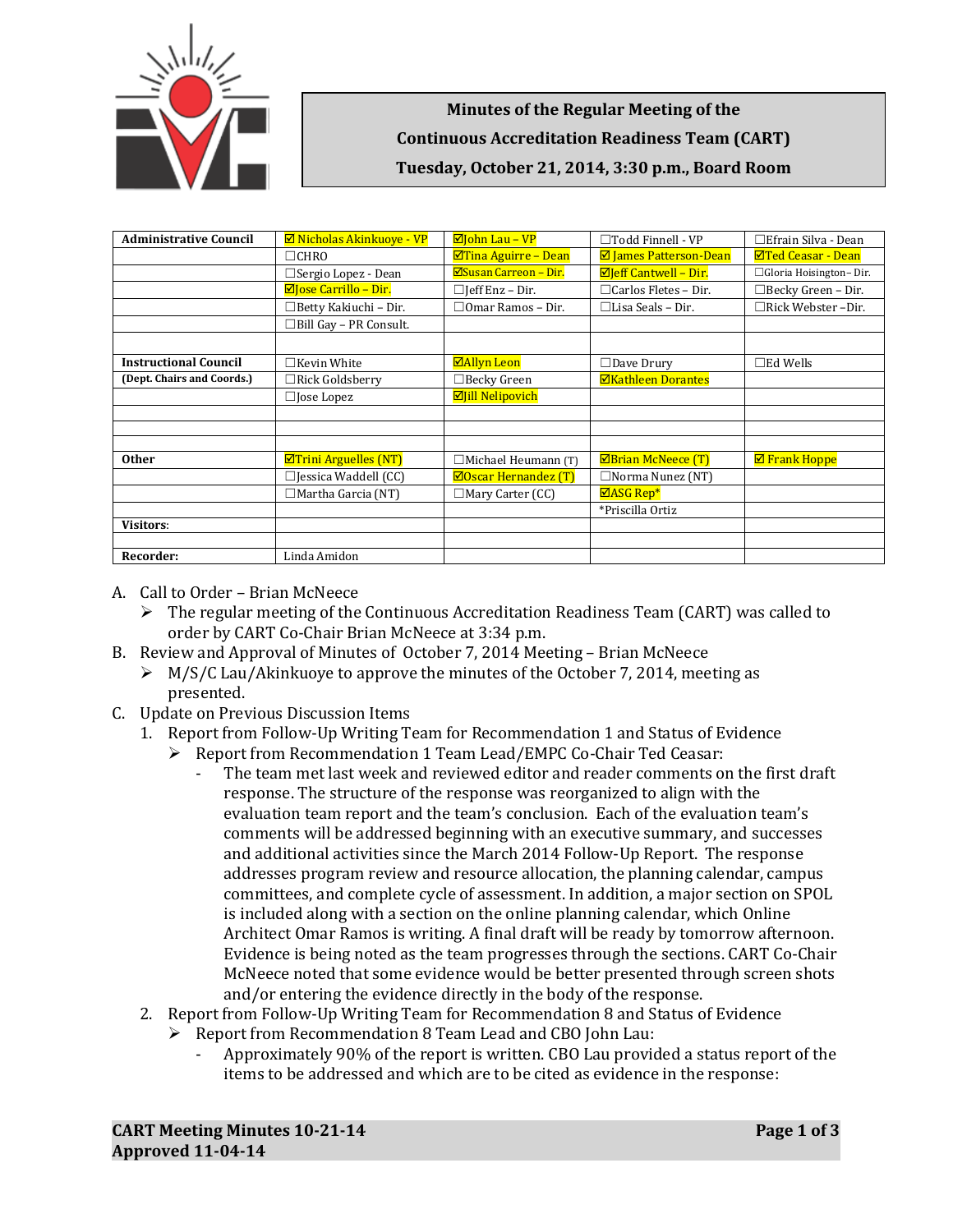- $\checkmark$  Child Day Center. Options were presented to the Board at its last meeting. The Board has agreed to continue funding and to establish a task force to evaluate the program and explore further options.
- $\checkmark$  OPEB Liability. The college has consulted with financial advisory firm Backstrom McCarley Berry & Co., LLC. The firm's Executive Vice President Hector Reyes-Erazo will attend tomorrow's BFP Committee meeting to discuss the firm's scope of services for assisting IVC in developing and managing its OPEB strategy. A tentative plan to manage the OPEB liability has been developed, which Hector will be asked to review. The scope of services agreement will be reviewed by Cabinet and subsequently presented to the Board in November. A Board workshop on OPEB management is planned for December, which Hector will be asked to attend.
- $\checkmark$  Projections. Assumptions have been developed. CBO Lau stressed that the assumptions have indicated the college will have to maintain 'flat' operational costs for the next couple of years due to the conservative assumptions in projected growth of revenues (1%) with built-in cost escalators. CBO Lau referenced the Evaluation Team report which indicated IVC's best scenario projection of 3% growth was not likely, and without it the college would not succeed. He explained this is the reason flat operational costs for the next couple of years is critical.

The writing team is working on graphs or data elements to incorporate in the body of the response. Team 8 member Matthew Thale noted that while the first draft response did address FTES projections and managing instructional costs, controlling costs for all other areas of the college was not sufficiently addressed. These costs will be addressed in the response, along with the impact of negotiations with CSEA and other negotiated actions. CBO Lau suggested adding a section in the response regarding the impact of Student Support Program funding on the General Fund (i.e., shifting of costs from General Fund to SSP funding).

- A primary issue related to evidence was identified: Some of the items to be cited are still in flux/process.
- The final draft response is anticipated to be completed by Friday October 24; the BFP Committee will review the draft on October 22.
- 3. Review Timelines
	- $\triangleright$  The timeline was updated based on status reports provided by assigned leads and CART member input
	- $\triangleright$  Key dates: The final Follow-Up Report is approved by College Council, Academic Senate, and the Board by December 17, 2014
- 4. Review Initial Cross-walk of Old to New Standards
	- $\triangleright$  Item removed from the agenda; Co-Chair McNeece will forward the crosswalk to committee members
- D. New Discussion
	- 1. Randomization Process for Student Survey and Anticipated Distribution Date
		- $\triangleright$  Institutional Research Jose Carrillo indicated the easiest way would be to populate a spread sheet with the student G-numbers and send an email to each of them. Following discussion, the consensus was to send the email to all students and to ask all faculty to present the survey to their students during class. The student representative concurred it would be best to send the survey to all students. It was recommended that several reminders to be sent to all students. Co-Chair McNeece reported he is still waiting for the upgrade to the Survey Monkey account, which will